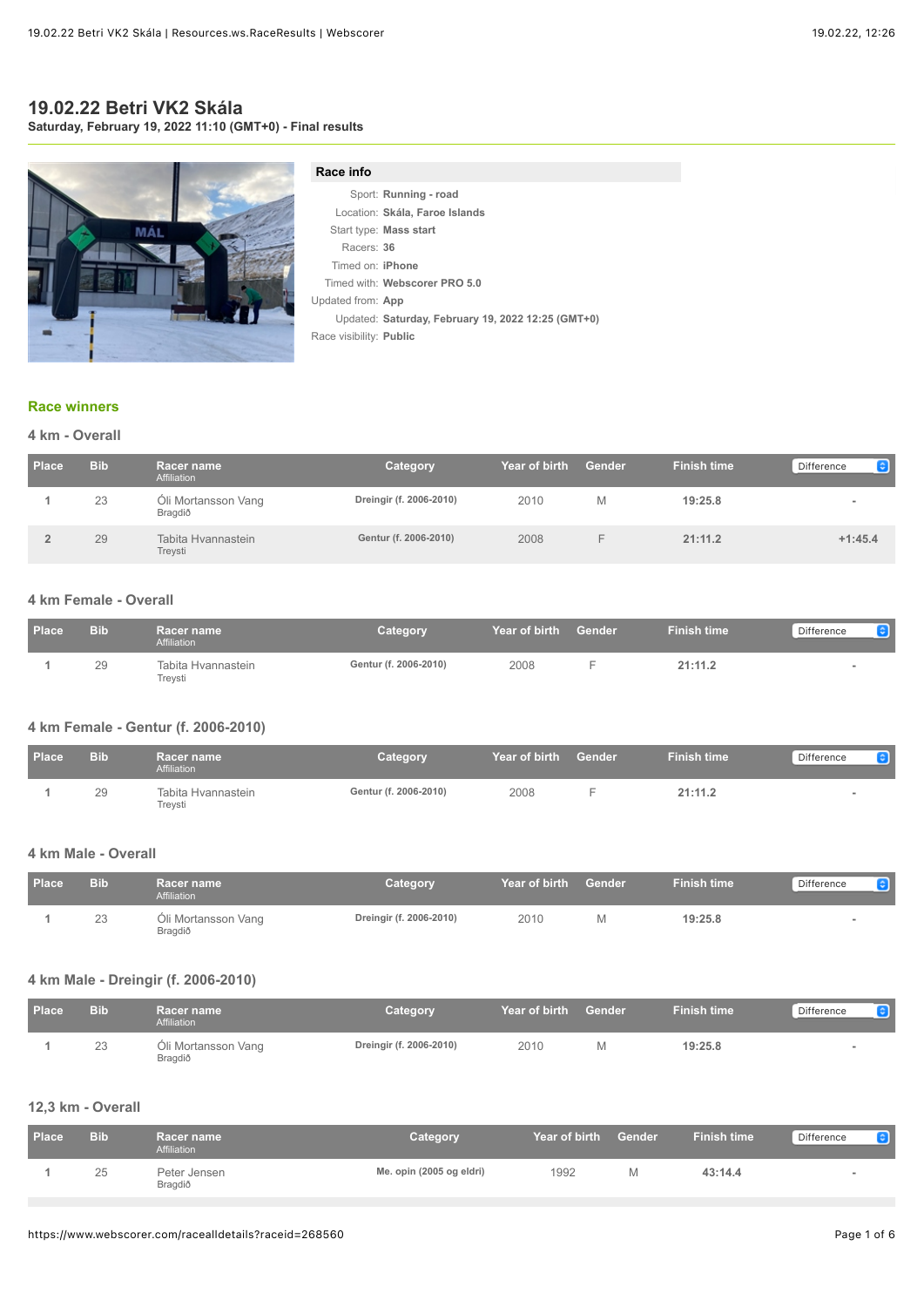| $\overline{2}$ | 16             | Ingi Johannessen<br>Roysnið               | Mansungl. (2001-2005)            | 2002 | M | 43:58.4   | $+0:44.0$  |
|----------------|----------------|-------------------------------------------|----------------------------------|------|---|-----------|------------|
| 3              | 8              | Hallur Holm<br>Bragdið                    | Me. vet. (1967-1976)             | 1967 | M | 45:22.3   | $+2:07.9$  |
| 4              | 13             | Henry Olsen<br>Bragdið                    | Me. supervet. (1957-1966)        | 1964 | M | 45:52.2   | $+2:37.8$  |
| 5              | 11             | Heini Gregersen<br>Treysti                | Me. supervet. (1957-1966)        | 1964 | M | 48:06.2   | $+4:51.8$  |
| 6              | 27             | Rógvi Johansen<br>Bragdið                 | Me. opin (2005 og eldri)         | 1997 | M | 48:20.9   | $+5:06.5$  |
| $\overline{7}$ | 1              | Andrass Joensen<br>Bragdið                | Me. supervet. (1957-1966)        | 1963 | M | 48:58.7   | $+5:44.3$  |
| 8              | 36             | Rebekka Fuglø Poulsen<br>Treysti          | Kv. opin (2005 og eldri)         | 1993 | F | 50:05.6   | $+6:51.2$  |
| 9              | 20             | Maria Biskopstø<br>Treysti                | Kvinnuungl. (2001-2005)          | 2002 | F | 50:23.5   | $+7:09.1$  |
| 10             | 34             | Sam Vang<br>Bragdið                       | Me. vet. (1967-1976)             | 1970 | M | 50:28.2   | $+7:13.8$  |
| 11             | 21             | Marita Andrasardóttir<br>Bragdið          | Kv. vet. (1967-1976)             | 1976 | F | 50:31.0   | $+7:16.6$  |
| 12             | 37             | Arnfinnur Johannesen<br>Roysnið           | Me. supervet. (1957-1966)        | 1965 | M | 50:47.4   | $+7:33.0$  |
| 13             | 17             | Jan Eysturtún Niclassen<br>Bragdið        | Me. vet. (1967-1976)             | 1969 | M | 51:58.9   | $+8:44.5$  |
| 14             | 32             | Vibeka Eihilt Sivertsen<br>Treysti        | Kvinnuungl. (2001-2005)          | 2005 | F | 52:05.5   | $+8:51.1$  |
| 15             | 22             | Markus Hvannastein<br>Treysti             | Me. opin (2005 og eldri)         | 1984 | M | 52:50.1   | $+9:35.7$  |
| 16             | 14             | Hergerð Heldarskarð<br>Bragdið            | Kv. vet. (1967-1976)             | 1968 | F | 54:22.0   | $+11:07.6$ |
| 17             | $\overline{4}$ | Borgar Juliusson Biskopstø<br>Treysti     | Me. supervet. (1957-1966)        | 1962 | M | 55:20.6   | $+12:06.2$ |
| 18             | 33             | Borgarhjørt Holm<br>Bragdið               | Kv. supervet. (1957-1966)        | 1966 | F | 55:21.0   | $+12:06.6$ |
| 19             | 9              | Hans Ellefsen<br>Bragdið                  | Me. vet. (1967-1976)             | 1973 | M | 55:38.5   | $+12:24.1$ |
| 20             | 12             | Henning Olsen<br>Roysnið                  | Me. supervet. (1957-1966)        | 1957 | M | 55:47.9   | $+12:33.5$ |
| 21             | 26             | Rikke Madsen<br>Bragdið                   | Kv. opin (2005 og eldri)         | 1997 | F | 55:51.6   | $+12:37.2$ |
| 22             | 30             | <b>Torleif Thorleifsson</b><br>Onki felag | Me. vet. (1967-1976)             | 1967 | M | 56:03.8   | $+12:49.4$ |
| 23             | $\,$ 5 $\,$    | David Reinert Hansen<br>Roysnið           | Me. supervet. (1957-1966)        | 1960 | M | 57:11.4   | $+13:57.0$ |
| 24             | 35             | Steffan Klein Poulsen<br>Treysti          | Me. opin (2005 og eldri)         | 1996 | M | 57:28.8   | $+14:14.4$ |
| 25             | 28             | Súni Kristiansen<br>Roysnið               | Me. ultravet. (f.1956 ella fyrr) | 1956 | M | 59:14.3   | $+15:59.9$ |
| 26             | 38             | Jørgen Joensen<br>Roysnið                 | Me. vet. (1967-1976)             | 1973 | M | 59:16.5   | $+16:02.1$ |
| 27             | 3              | Arnbjørn Kristiansen<br>Onki felag        | Me. supervet. (1957-1966)        | 1958 | M | 59:57.6   | $+16:43.2$ |
| 28             | 39             | Andre Danielsen<br>Roysnið                | Me. vet. (1967-1976)             | 1973 | M | 1:00:05.9 | $+16:51.5$ |
| 29             | $10$           | Heidi Óluvá Jógvansdóttir<br>Bragdið      | Kv. vet. (1967-1976)             | 1972 | F | 1:00:12.5 | $+16:58.1$ |
| 30             | 24             | Óluva Hvannastein<br>Treysti              | Kv. opin (2005 og eldri)         | 1987 | F | 1:02:49.3 | $+19:34.9$ |
| 31             | 19             | Karin Kirke Petersen<br>Treysti           | Kv. supervet. (1957-1966)        | 1964 | F | 1:05:37.5 | $+22:23.1$ |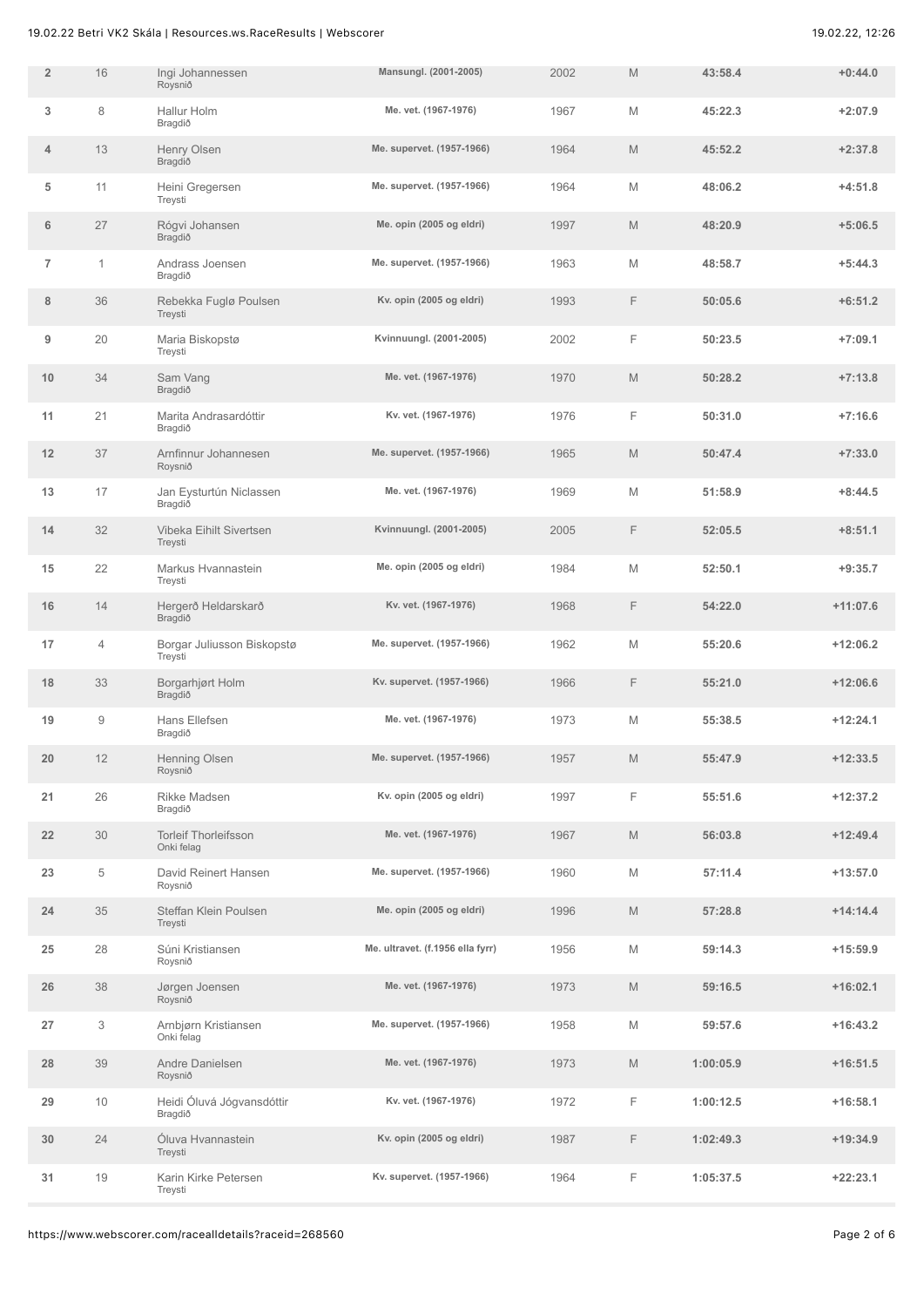| 32 | 6  | Elisabeth Larsen<br>Bragdið | Kv. vet. (1967-1976)      | 1968 | -  | 1:06:26.6 | $+23:12.2$ |
|----|----|-----------------------------|---------------------------|------|----|-----------|------------|
| 33 | 18 | Jóhanna Vang<br>Bragdið     | Kv. supervet. (1957-1966) | 1964 | -  | 1:07:15.1 | $+24:00.7$ |
| 34 | 31 | Una Højsted<br>Bragdið      | Kv. supervet. (1957-1966) | 1961 | ⊢. | 1:12:03.8 | $+28:49.4$ |

### **12,3 km Female - Overall**

| <b>Place</b>   | <b>Bib</b> | <b>Racer name</b><br>Affiliation     | Category                  | Year of birth | <b>Gender</b> | <b>Finish time</b> | $\bullet$<br>Difference  |
|----------------|------------|--------------------------------------|---------------------------|---------------|---------------|--------------------|--------------------------|
| 1              | 36         | Rebekka Fuglø Poulsen<br>Treysti     | Kv. opin (2005 og eldri)  | 1993          | F             | 50:05.6            | $\overline{\phantom{0}}$ |
| $\overline{2}$ | 20         | Maria Biskopstø<br>Treysti           | Kvinnuungl. (2001-2005)   | 2002          | F             | 50:23.5            | $+0:17.9$                |
| 3              | 21         | Marita Andrasardóttir<br>Bragdið     | Kv. vet. (1967-1976)      | 1976          | F             | 50:31.0            | $+0:25.4$                |
| $\overline{4}$ | 32         | Vibeka Eihilt Sivertsen<br>Treysti   | Kvinnuungl. (2001-2005)   | 2005          | F             | 52:05.5            | $+1:59.9$                |
| 5              | 14         | Hergerð Heldarskarð<br>Bragdið       | Kv. vet. (1967-1976)      | 1968          | F             | 54:22.0            | $+4:16.4$                |
| 6              | 33         | Borgarhjørt Holm<br>Bragdið          | Kv. supervet. (1957-1966) | 1966          | F             | 55:21.0            | $+5:15.4$                |
| $\overline{7}$ | 26         | Rikke Madsen<br>Bragdið              | Kv. opin (2005 og eldri)  | 1997          | F             | 55:51.6            | $+5:46.0$                |
| 8              | 10         | Heidi Óluvá Jógvansdóttir<br>Bragdið | Kv. vet. (1967-1976)      | 1972          | F             | 1:00:12.5          | $+10:06.9$               |
| 9              | 24         | Óluva Hvannastein<br>Treysti         | Kv. opin (2005 og eldri)  | 1987          | F             | 1:02:49.3          | $+12:43.7$               |
| 10             | 19         | Karin Kirke Petersen<br>Treysti      | Kv. supervet. (1957-1966) | 1964          | F             | 1:05:37.5          | $+15:31.9$               |
| 11             | 6          | Elisabeth Larsen<br>Bragdið          | Kv. vet. (1967-1976)      | 1968          | F             | 1:06:26.6          | $+16:21.0$               |
| 12             | 18         | Jóhanna Vang<br>Bragdið              | Kv. supervet. (1957-1966) | 1964          | F             | 1:07:15.1          | $+17:09.5$               |
| 13             | 31         | Una Højsted<br>Bragdið               | Kv. supervet. (1957-1966) | 1961          | F             | 1:12:03.8          | $+21:58.2$               |

### **12,3 km Female - Kv. opin (2005 og eldri)**

| Place | <b>Bib</b> | Racer name<br>Affiliation        | Category                 | Year of birth | <b>Gender</b> | <b>Finish time</b> | le l<br>Difference |
|-------|------------|----------------------------------|--------------------------|---------------|---------------|--------------------|--------------------|
|       | 36         | Rebekka Fuglø Poulsen<br>Treysti | Kv. opin (2005 og eldri) | 1993          | ⊢             | 50:05.6            | $\sim$             |
|       | 26         | Rikke Madsen<br>Bragdið          | Kv. opin (2005 og eldri) | 1997          | F             | 55:51.6            | $+5:46.0$          |
| 3     | 24         | Óluva Hvannastein<br>Treysti     | Kv. opin (2005 og eldri) | 1987          | F.            | 1:02:49.3          | $+12:43.7$         |

# **12,3 km Female - Kv. supervet. (1957-1966)**

| <b>Place</b>   | <b>Bib</b> | <b>Racer name</b><br>Affiliation | <b>Category</b>           | Year of birth | Gender | <b>Finish time</b> | $\bullet$<br>Difference |
|----------------|------------|----------------------------------|---------------------------|---------------|--------|--------------------|-------------------------|
|                | 33         | Borgarhjørt Holm<br>Bragdið      | Kv. supervet. (1957-1966) | 1966          | F      | 55:21.0            | $\blacksquare$          |
| $\overline{2}$ | 19         | Karin Kirke Petersen<br>Treysti  | Kv. supervet. (1957-1966) | 1964          | F      | 1:05:37.5          | $+10:16.5$              |
| 3              | 18         | Jóhanna Vang<br>Bragdið          | Kv. supervet. (1957-1966) | 1964          | F      | 1:07:15.1          | $+11:54.1$              |
| 4              | 31         | Una Højsted<br>Bragdið           | Kv. supervet. (1957-1966) | 1961          | F      | 1:12:03.8          | $+16:42.8$              |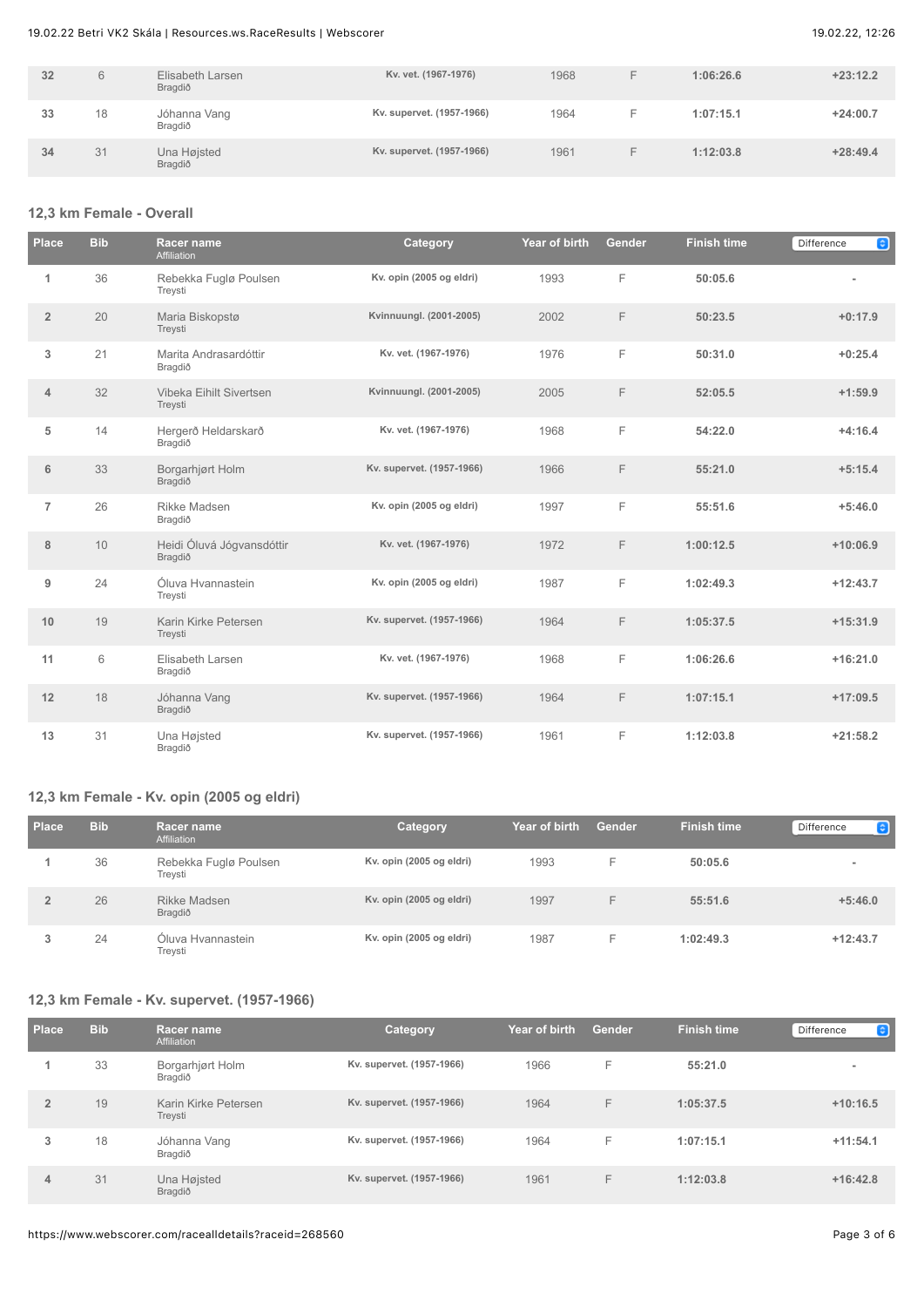### **12,3 km Female - Kv. vet. (1967-1976)**

| Place          | <b>Bib</b> | <b>Racer name</b><br>Affiliation     | Category             | Year of birth | Gender | <b>Finish time</b> | $\bullet$<br>Difference |
|----------------|------------|--------------------------------------|----------------------|---------------|--------|--------------------|-------------------------|
|                | 21         | Marita Andrasardóttir<br>Bragdið     | Kv. vet. (1967-1976) | 1976          | F      | 50:31.0            | $\blacksquare$          |
| $\overline{2}$ | 14         | Hergerð Heldarskarð<br>Bragdið       | Kv. vet. (1967-1976) | 1968          | F      | 54:22.0            | $+3:51.0$               |
| 3              | 10         | Heidi Óluvá Jógvansdóttir<br>Bragdið | Kv. vet. (1967-1976) | 1972          | F      | 1:00:12.5          | $+9:41.5$               |
| 4              | 6          | Elisabeth Larsen<br>Bragdið          | Kv. vet. (1967-1976) | 1968          | F      | 1:06:26.6          | $+15:55.6$              |

### **12,3 km Female - Kvinnuungl. (2001-2005)**

| <b>Place</b> | <b>Bib</b> | Racer name<br>Affiliation          | <b>Category</b>         | Year of birth | Gender | <b>Finish time</b> | e<br>Difference |
|--------------|------------|------------------------------------|-------------------------|---------------|--------|--------------------|-----------------|
|              | 20         | Maria Biskopstø<br>Treysti         | Kvinnuungl. (2001-2005) | 2002          |        | 50:23.5            |                 |
|              | 32         | Vibeka Eihilt Sivertsen<br>Treysti | Kvinnuungl. (2001-2005) | 2005          |        | 52:05.5            | $+1:42.0$       |

## **12,3 km Male - Overall**

| <b>Place</b>   | <b>Bib</b>     | Racer name<br>Affiliation                 | Category                  | Year of birth | Gender | <b>Finish time</b> | $\bullet$<br>Difference |
|----------------|----------------|-------------------------------------------|---------------------------|---------------|--------|--------------------|-------------------------|
| $\mathbf{1}$   | 25             | Peter Jensen<br>Bragdið                   | Me. opin (2005 og eldri)  | 1992          | M      | 43:14.4            |                         |
| $\overline{2}$ | 16             | Ingi Johannessen<br>Roysnið               | Mansungl. (2001-2005)     | 2002          | M      | 43:58.4            | $+0:44.0$               |
| 3              | 8              | Hallur Holm<br>Bragdið                    | Me. vet. (1967-1976)      | 1967          | M      | 45:22.3            | $+2:07.9$               |
| $\overline{4}$ | 13             | Henry Olsen<br>Bragdið                    | Me. supervet. (1957-1966) | 1964          | M      | 45:52.2            | $+2:37.8$               |
| 5              | 11             | Heini Gregersen<br>Treysti                | Me. supervet. (1957-1966) | 1964          | M      | 48:06.2            | $+4:51.8$               |
| 6              | 27             | Rógvi Johansen<br>Bragdið                 | Me. opin (2005 og eldri)  | 1997          | M      | 48:20.9            | $+5:06.5$               |
| $\overline{7}$ | $\mathbf{1}$   | Andrass Joensen<br>Bragdið                | Me. supervet. (1957-1966) | 1963          | M      | 48:58.7            | $+5:44.3$               |
| 8              | 34             | Sam Vang<br>Bragdið                       | Me. vet. (1967-1976)      | 1970          | M      | 50:28.2            | $+7:13.8$               |
| 9              | 37             | Arnfinnur Johannesen<br>Roysnið           | Me. supervet. (1957-1966) | 1965          | M      | 50:47.4            | $+7:33.0$               |
| 10             | 17             | Jan Eysturtún Niclassen<br>Bragdið        | Me. vet. (1967-1976)      | 1969          | M      | 51:58.9            | $+8:44.5$               |
| 11             | 22             | Markus Hvannastein<br>Treysti             | Me. opin (2005 og eldri)  | 1984          | M      | 52:50.1            | $+9:35.7$               |
| 12             | $\overline{4}$ | Borgar Juliusson Biskopstø<br>Treysti     | Me. supervet. (1957-1966) | 1962          | M      | 55:20.6            | $+12:06.2$              |
| 13             | 9              | Hans Ellefsen<br>Bragdið                  | Me. vet. (1967-1976)      | 1973          | M      | 55:38.5            | $+12:24.1$              |
| 14             | 12             | Henning Olsen<br>Roysnið                  | Me. supervet. (1957-1966) | 1957          | M      | 55:47.9            | $+12:33.5$              |
| 15             | 30             | <b>Torleif Thorleifsson</b><br>Onki felag | Me. vet. (1967-1976)      | 1967          | M      | 56:03.8            | $+12:49.4$              |
| 16             | 5              | David Reinert Hansen<br>Roysnið           | Me. supervet. (1957-1966) | 1960          | M      | 57:11.4            | $+13:57.0$              |
| 17             | 35             | Steffan Klein Poulsen<br>Treysti          | Me. opin (2005 og eldri)  | 1996          | M      | 57:28.8            | $+14:14.4$              |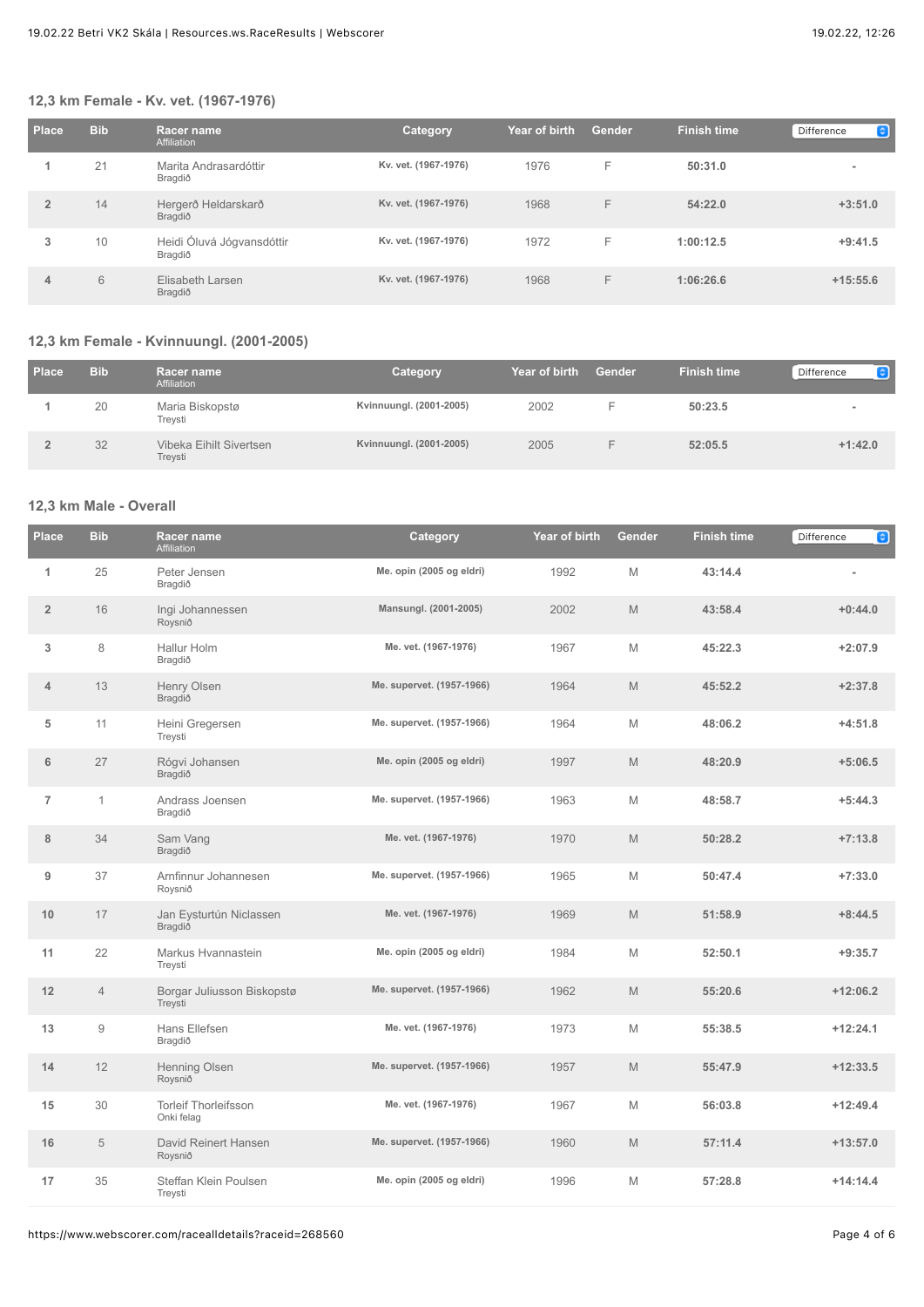| 18 | 28 | Súni Kristiansen<br>Roysnið        | Me. ultravet. (f.1956 ella fyrr) | 1956 | M | 59:14.3   | $+15:59.9$ |
|----|----|------------------------------------|----------------------------------|------|---|-----------|------------|
| 19 | 38 | Jørgen Joensen<br>Roysnið          | Me. vet. (1967-1976)             | 1973 | M | 59:16.5   | $+16:02.1$ |
| 20 | 3  | Arnbjørn Kristiansen<br>Onki felag | Me. supervet. (1957-1966)        | 1958 | M | 59:57.6   | $+16:43.2$ |
| 21 | 39 | Andre Danielsen<br>Roysnið         | Me. vet. (1967-1976)             | 1973 | M | 1:00:05.9 | $+16:51.5$ |

## **12,3 km Male - Mansungl. (2001-2005)**

| <b>Place</b> | <b>Bib</b> | Racer name<br>Affiliation   | Category              | Year of birth | Gender | <b>Finish time</b> | $\bullet$<br>Difference |
|--------------|------------|-----------------------------|-----------------------|---------------|--------|--------------------|-------------------------|
|              | 16         | Ingi Johannessen<br>Roysnið | Mansungl. (2001-2005) | 2002          |        | 43:58.4            |                         |

### **12,3 km Male - Me. opin (2005 og eldri)**

| Place          | <b>Bib</b> | <b>Racer name</b><br>Affiliation | <b>Category</b>          | Year of birth | <b>Gender</b> | <b>Finish time</b> | $\bullet$<br>Difference |
|----------------|------------|----------------------------------|--------------------------|---------------|---------------|--------------------|-------------------------|
|                | 25         | Peter Jensen<br>Bragdið          | Me. opin (2005 og eldri) | 1992          | M             | 43:14.4            | $\blacksquare$          |
| $\overline{2}$ | 27         | Rógvi Johansen<br>Bragdið        | Me. opin (2005 og eldri) | 1997          | M             | 48:20.9            | $+5:06.5$               |
| 3              | 22         | Markus Hvannastein<br>Trevsti    | Me. opin (2005 og eldri) | 1984          | M             | 52:50.1            | $+9:35.7$               |
| 4              | 35         | Steffan Klein Poulsen<br>Treysti | Me. opin (2005 og eldri) | 1996          | M             | 57:28.8            | $+14:14.4$              |

### **12,3 km Male - Me. supervet. (1957-1966)**

| <b>Place</b>   | <b>Bib</b>     | Racer name<br>Affiliation             | Category                  | Year of birth | <b>Gender</b> | <b>Finish time</b> | $\bullet$<br><b>Difference</b> |
|----------------|----------------|---------------------------------------|---------------------------|---------------|---------------|--------------------|--------------------------------|
| 1              | 13             | Henry Olsen<br>Bragdið                | Me. supervet. (1957-1966) | 1964          | M             | 45:52.2            | $\overline{\phantom{a}}$       |
| $\overline{2}$ | 11             | Heini Gregersen<br>Treysti            | Me. supervet. (1957-1966) | 1964          | M             | 48:06.2            | $+2:14.0$                      |
| 3              | $\mathbf 1$    | Andrass Joensen<br>Bragdið            | Me. supervet. (1957-1966) | 1963          | M             | 48:58.7            | $+3:06.5$                      |
| $\overline{4}$ | 37             | Arnfinnur Johannesen<br>Roysnið       | Me. supervet. (1957-1966) | 1965          | M             | 50:47.4            | $+4:55.2$                      |
| 5              | $\overline{4}$ | Borgar Juliusson Biskopstø<br>Treysti | Me. supervet. (1957-1966) | 1962          | M             | 55:20.6            | $+9:28.4$                      |
| 6              | 12             | Henning Olsen<br>Roysnið              | Me. supervet. (1957-1966) | 1957          | M             | 55:47.9            | $+9:55.7$                      |
| 7              | 5              | David Reinert Hansen<br>Roysnið       | Me. supervet. (1957-1966) | 1960          | M             | 57:11.4            | $+11:19.2$                     |
| 8              | 3              | Arnbjørn Kristiansen<br>Onki felag    | Me. supervet. (1957-1966) | 1958          | M             | 59:57.6            | $+14:05.4$                     |

# **12,3 km Male - Me. ultravet. (f.1956 ella fyrr)**

| <b>Place</b> | <b>Bib</b> | Racer name<br>Affiliation   | Category                         | Near of birth Gender \ | <b>Finish time</b> | Difference<br><b>e</b> |
|--------------|------------|-----------------------------|----------------------------------|------------------------|--------------------|------------------------|
|              | 28         | Súni Kristiansen<br>Roysnið | Me. ultravet. (f.1956 ella fyrr) | 1956                   | 59:14.3            |                        |

### **12,3 km Male - Me. vet. (1967-1976)**

| <b>Place</b> | <b>Bib</b> | <b>Racer name</b><br>Affiliation | Category | Year of birth | Gender | Finish time <sup>1</sup> | Difference |
|--------------|------------|----------------------------------|----------|---------------|--------|--------------------------|------------|
|              |            |                                  |          |               |        |                          |            |